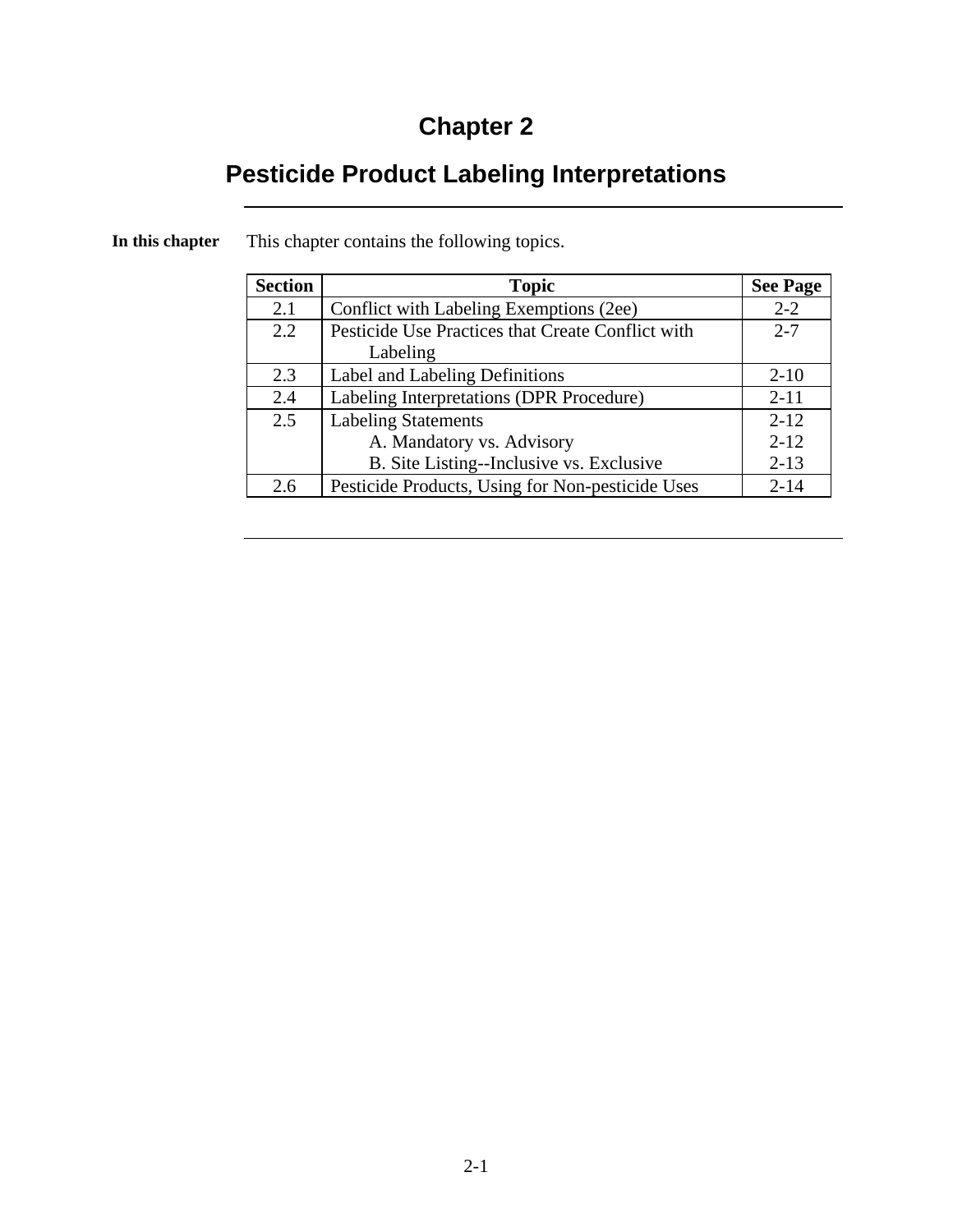## **Conflict with Labeling Exemptions (2ee)**

#### **Interprets FAC section 12973; 3 CCR section 6000**

| Interpretation                                              | Conflict with labeling means any deviation from instructions, requirements,<br>or prohibitions of registered labeling concerning storage, handling, or use<br>except those outlined below. The definition of "conflict" is consistent with the<br>definition of "inconsistent" as used in FIFRA section 2(ee). The following<br>exceptions do not apply to section 18 emergency exemptions (see Section 5.2)<br>for discussion). |
|-------------------------------------------------------------|----------------------------------------------------------------------------------------------------------------------------------------------------------------------------------------------------------------------------------------------------------------------------------------------------------------------------------------------------------------------------------------------------------------------------------|
| Decrease in<br>dosage rate per<br>unit treated              | The amount of pesticide (active ingredient) applied per acre or other unit<br>treated may be decreased as long as the label does not prohibit a decreased<br>rate.                                                                                                                                                                                                                                                               |
|                                                             | The labeling of many public health pesticides (antimicrobials) prohibit<br>decreasing the dosage to ensure efficiency and manage resistance.                                                                                                                                                                                                                                                                                     |
|                                                             | 16 CCR section 1991(b) prohibits decreasing the dosage below product<br>labeling rates for preconstruction pest control treatments.                                                                                                                                                                                                                                                                                              |
| Decrease in<br>concentration<br>of the mixture<br>applied   | The dilution rate and total volume of diluent applied per acre may be<br>increased (concentration decreased) as long as the total amount of pesticide<br>applied per acre or unit does not exceed the labeling dosage rate. However,<br>the total volume diluent per acre or unit cannot be decreased below that<br>allowed in labeling even if the label dosage rate is not increased.                                          |
| <b>Application at a</b><br>frequency less<br>than specified | A pesticide may be applied less often than indicated in labeling.                                                                                                                                                                                                                                                                                                                                                                |
| <b>Target pest not</b><br>listed                            | Use to control a <b>target pest not listed</b> in labeling, provided the application is<br>to a commodity or site listed in labeling and the use of the product against an<br>unnamed pest is not expressly prohibited.                                                                                                                                                                                                          |
|                                                             | Continued on next page                                                                                                                                                                                                                                                                                                                                                                                                           |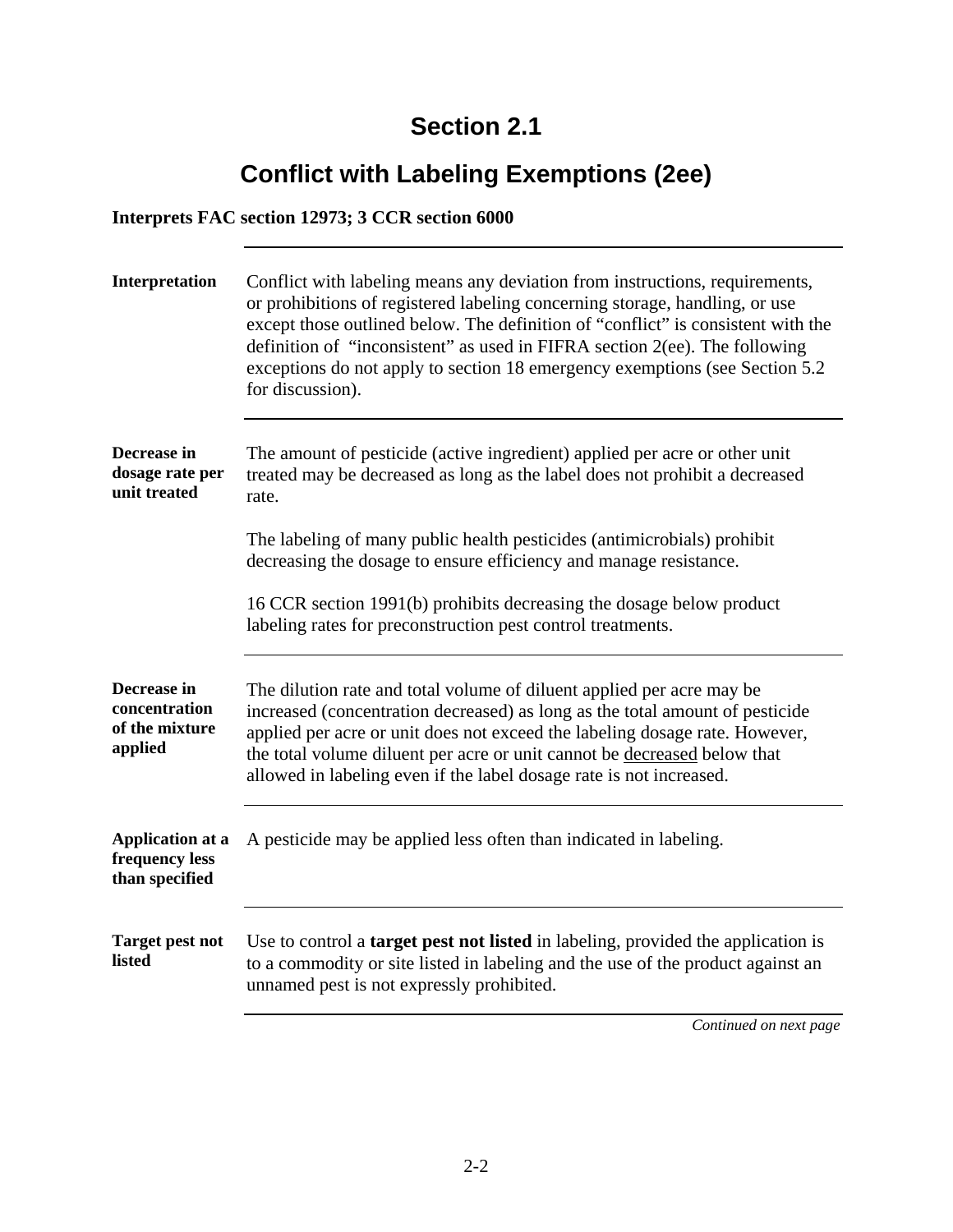| Method of<br>application not<br>prohibited | Employing a method of application not prohibited, provided other labeling<br>directions are followed:                                                                                                                                                                                                                                                                                                                                                                                                                                                                                                                          |
|--------------------------------------------|--------------------------------------------------------------------------------------------------------------------------------------------------------------------------------------------------------------------------------------------------------------------------------------------------------------------------------------------------------------------------------------------------------------------------------------------------------------------------------------------------------------------------------------------------------------------------------------------------------------------------------|
|                                            | Usually when a pesticide label specifies a volume in excess of 20 gallons per<br>acre, the primary method of application is interpreted to be by ground. If the<br>volume per acre specification is 20 gallons or less, it may be assumed the<br>pesticide can effectively be applied by aircraft.                                                                                                                                                                                                                                                                                                                             |
|                                            | Applicators may use a method of application not indicated on a pesticide<br>label; however, the method employed must be consistent with dosage rate,<br>volume of diluent and concentration directions as well as with precautionary<br>statements. This exemption is often restricted by soil incorporation and<br>chemigation requirements.                                                                                                                                                                                                                                                                                  |
|                                            | Pesticides can be applied through irrigation systems (chemigation) only when<br>labeling gives specific directions for chemigation application. No pesticide<br>may be applied by sprinkler or other irrigation systems unless                                                                                                                                                                                                                                                                                                                                                                                                 |
|                                            | "sprinkler" or "sprinkler irrigation system" or a similar statement, is                                                                                                                                                                                                                                                                                                                                                                                                                                                                                                                                                        |
|                                            | specified in the pesticide labeling. Most irrigation systems are not properly<br>engineered for pesticide application and would require modification in order<br>to provide proper coverage and prevent contamination of nontarget areas.<br>Most pesticides are formulated for application by methods other than<br>irrigation and may require levels of agitation which are difficult or impossible<br>to maintain during application by irrigation systems. Excess irrigation water<br>treated with pesticides must not be allowed to contaminate any water supply,<br>and runoff to adjacent properties must be prevented. |
|                                            | Generally, when a pesticide is applied through a thermal fogger, it is used<br>without dilution. This means that pesticide products with labeling directions<br>requiring dilution are not compatible with this method of application.<br>Thermal fogging is a "space spray" type of treatment and issues of<br>registration and tolerances on any crop or commodity present must be<br>considered.                                                                                                                                                                                                                            |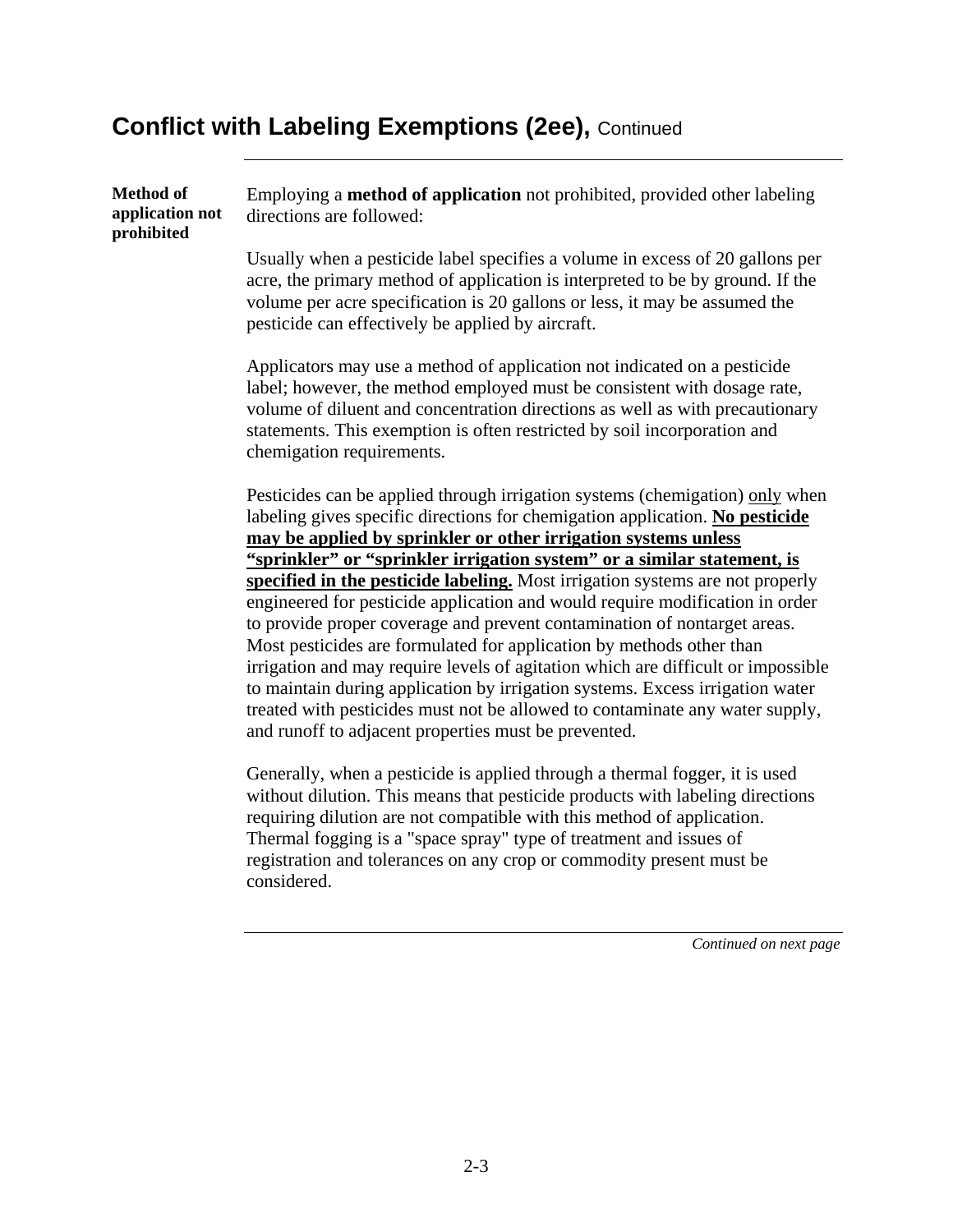| Method of<br>application not<br>prohibited<br>(continued) | The rate of application for a pesticide may be adjusted for use with a thermal<br>fogger under the following conditions:                                                             |
|-----------------------------------------------------------|--------------------------------------------------------------------------------------------------------------------------------------------------------------------------------------|
|                                                           | The labeling does not prohibit this method of application.<br>$\bullet$<br>All labeling directions and precautions are complied with, including<br>$\bullet$<br>dilution rates.      |
|                                                           | The pesticide has the site or crop listed on the label.<br>$\bullet$<br>There is an adequate method to determine the rate adjustment does not<br>$\bullet$<br>result in an increase. |

Additionally, a method which is inherently hazardous would constitute a violation of *3 CCR section 6600* (e.g., "...Perform all pest control work in a careful and effective manner...").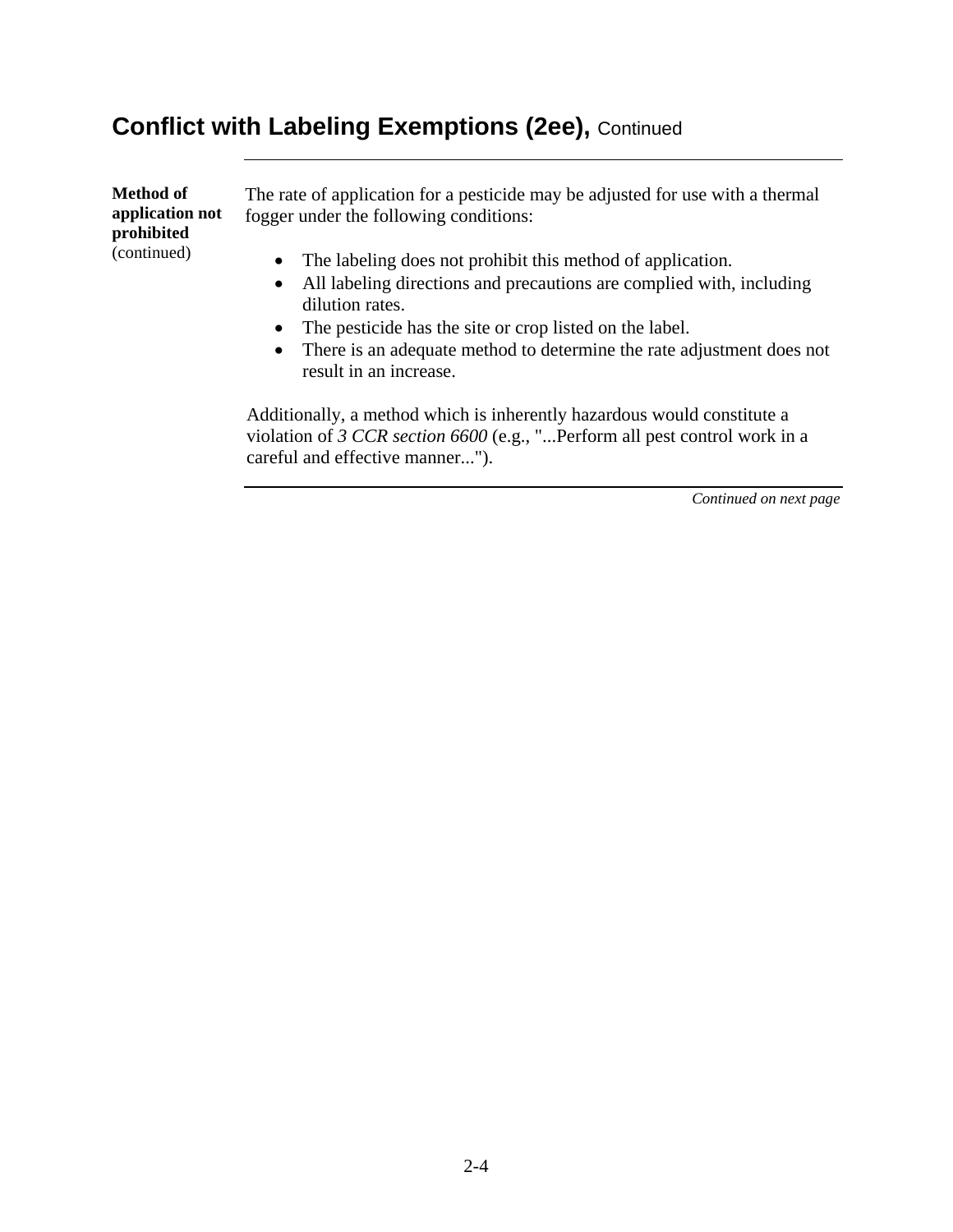| <b>Mixing with</b><br>another<br>pesticide or<br>with a fertilizer | This exemption (commonly referred to as "tank mixing") allows the addition<br>of other pesticides or fertilizers to a pesticide mixture. It does not allow the<br>addition of unregistered substances, such as sugar or vegetable oil, which are<br>added to enhance the efficacy of the mixture. Any substance which is added<br>to a pesticide to enhance the efficacy of a pesticide is defined in FAC section<br>12758 as a spray adjuvant and must be registered in California as a pesticide,<br>although the U.S. EPA does not consider spray adjuvants to be pesticides. |
|--------------------------------------------------------------------|----------------------------------------------------------------------------------------------------------------------------------------------------------------------------------------------------------------------------------------------------------------------------------------------------------------------------------------------------------------------------------------------------------------------------------------------------------------------------------------------------------------------------------------------------------------------------------|
|                                                                    | Pesticide products may be combined for application when:                                                                                                                                                                                                                                                                                                                                                                                                                                                                                                                         |
|                                                                    | None of the products' labels prohibit such combination;<br>$\bullet$<br>The commodity or site is included on each label;<br>The dosage rate for each product is not exceeded; and<br>The dilution rate on each label is not decreased.<br>$\bullet$                                                                                                                                                                                                                                                                                                                              |
|                                                                    | Pesticide product combinations may affect efficacy, human or environmental<br>hazards, phytotoxicity, residue remaining at harvest, and the choice of<br>application methods. The person recommending the use of pesticide product<br>combinations must accept responsibility for any problems that develop. The<br>pesticide registrants may not accept responsibility since they did not include<br>the combination in the labeling of their products.                                                                                                                         |
|                                                                    | As a general rule, where the labeling of pesticides to be applied<br>simultaneously have differing (inconsistent) requirements, the handling is to<br>be done following the most restrictive (or most protective) requirement. This<br>rule is found throughout FIFRA (see 40 CFR part 170.112(a)(3) with respect<br>to entry restrictions) and is reflected in pesticide labeling as well.                                                                                                                                                                                      |
| <b>Mixing with</b><br>other<br>substances                          | Some substances other than pesticides or fertilizers are generally allowed in<br>tank mixes. They include deodorizers (such as Oil of Wintergreen), marking<br>dyes, drift control materials, and warning agents (such as low levels of<br>chloropicrin). Since these products are not added to affect the performance of<br>the pesticide itself but to assist the application they are not considered spray<br>adjuvants.                                                                                                                                                      |
|                                                                    | Continued on next page                                                                                                                                                                                                                                                                                                                                                                                                                                                                                                                                                           |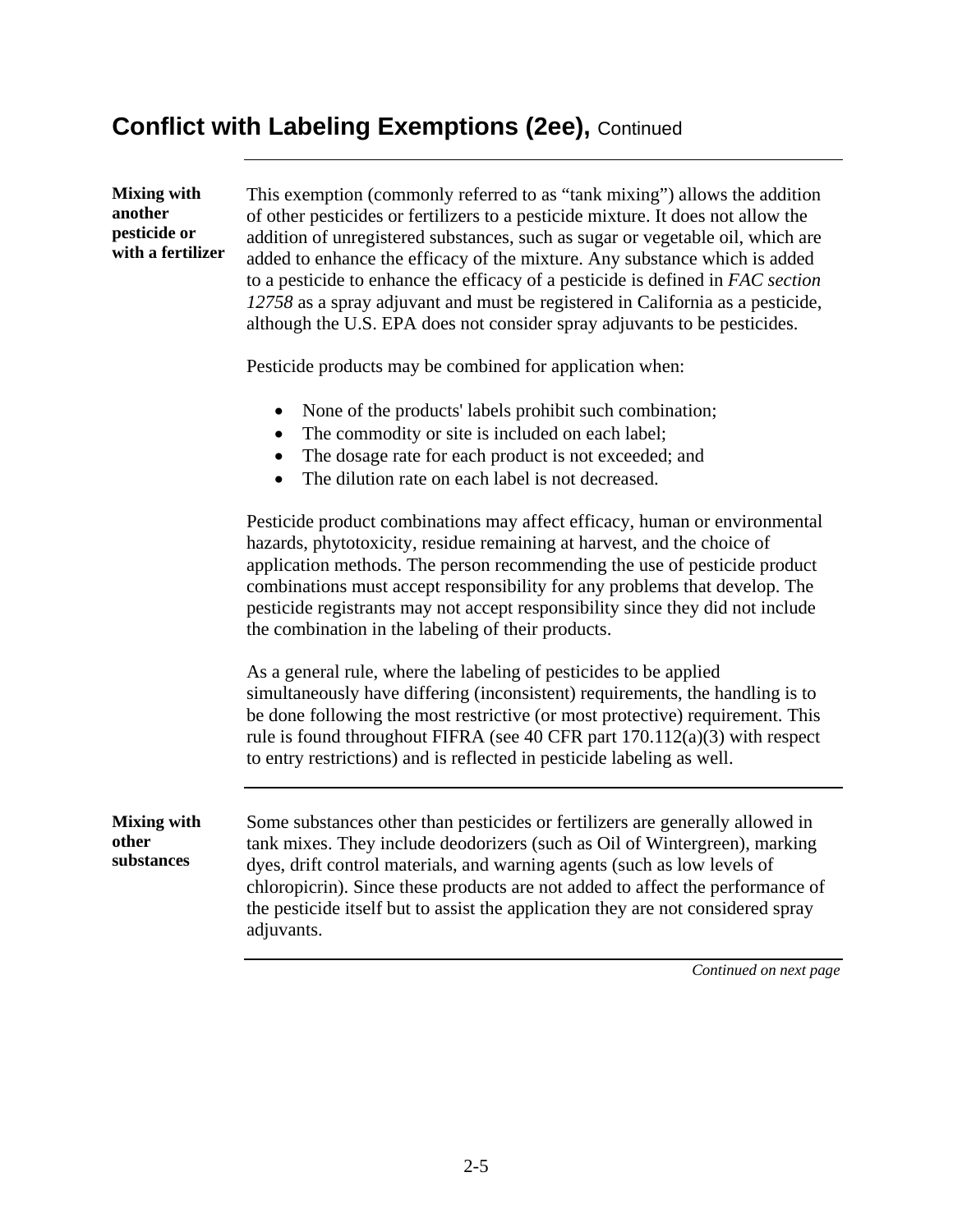| Increase in the       | An <b>increase in the concentration</b> of the mixture applied may occur,                                                                                                                                                                                                                                                                                                                                                                                                                                                                |
|-----------------------|------------------------------------------------------------------------------------------------------------------------------------------------------------------------------------------------------------------------------------------------------------------------------------------------------------------------------------------------------------------------------------------------------------------------------------------------------------------------------------------------------------------------------------------|
| concentration         | provided it corresponds with the current published guidelines of the                                                                                                                                                                                                                                                                                                                                                                                                                                                                     |
| of the mixture        | University of California.                                                                                                                                                                                                                                                                                                                                                                                                                                                                                                                |
|                       | The dilution ratio and volume of diluent applied per acre may be decreased<br>(concentration increased), only when the application recommendation is<br>included in an authorized, current, printed guideline of the University of<br>California Cooperative Extension for the particular formulation to be used.<br>This does not include newsletters or guidelines issued by individual local<br>farm advisers. The crop to be treated must be included, and the per-acre<br>dosage shall not exceed that shown in pesticide labeling. |
| <b>PPE</b> exceptions | 3 CCR section 6738 provides for exceptions and substitutions from                                                                                                                                                                                                                                                                                                                                                                                                                                                                        |
| and                   | labeling-required PPE and for the use of engineering controls, rather than                                                                                                                                                                                                                                                                                                                                                                                                                                                               |
| substitutions         | labeling PPE. All of the provisions of section 6738 apply to both labeling and                                                                                                                                                                                                                                                                                                                                                                                                                                                           |
| allowed by            | regulation requirements. This provision is specifically mentioned in the                                                                                                                                                                                                                                                                                                                                                                                                                                                                 |
| section 6738          | definition of "conflict with labeling" (as exceptions) found in section 6000.                                                                                                                                                                                                                                                                                                                                                                                                                                                            |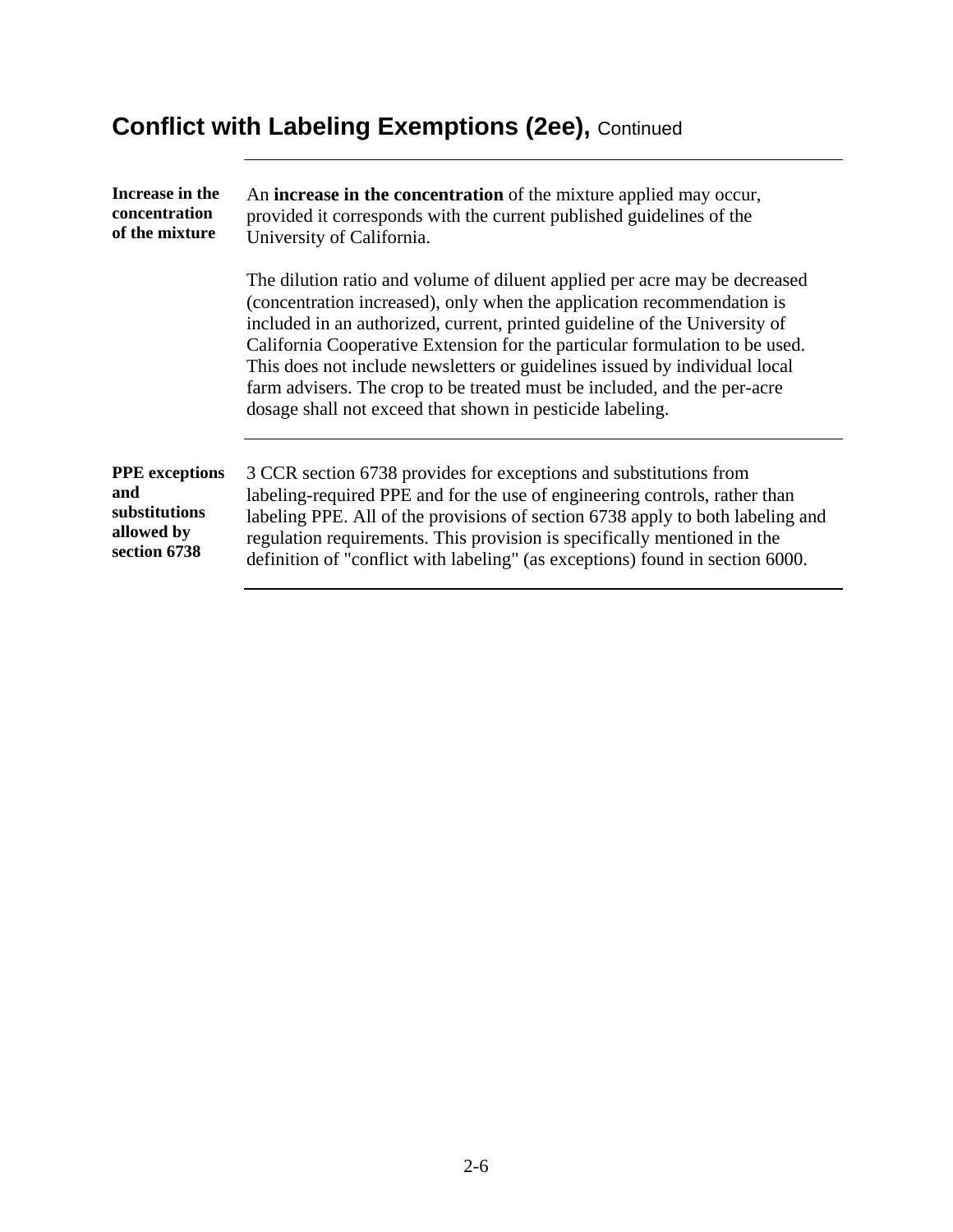# **Pesticide Use Practices that Create Conflict with Labeling**

| <b>Simultaneous</b><br>use of two<br>products with<br>conflicting<br>labeling<br>statements | Occasionally, a situation arises where an applicator wants to simultaneously<br>use two products with conflicting (as opposed to inconsistent) labeling<br>statements.                                                                                                                                                                                                                                                                                                                                                                                                                                                                                                                                                                                                                                                                                       |
|---------------------------------------------------------------------------------------------|--------------------------------------------------------------------------------------------------------------------------------------------------------------------------------------------------------------------------------------------------------------------------------------------------------------------------------------------------------------------------------------------------------------------------------------------------------------------------------------------------------------------------------------------------------------------------------------------------------------------------------------------------------------------------------------------------------------------------------------------------------------------------------------------------------------------------------------------------------------|
|                                                                                             | In these cases the instructions cannot be reconciled to allow the applicator to<br>follow the most protective requirement. For example, if one product labeling<br>states: "Do not wear (emphasis added) jewelry, gloves, goggles, tight<br>clothing, rubber protective clothing, or rubber boots when handling" and the<br>other product labeling states: "Handlers performing direct-contact tasks must<br>wear (emphasis added)  chemical-resistant gloves, chemical-resistant<br>footwear, face-sealing goggles" a situation is created where a user cannot<br>comply with both labeling requirements when mixing and using the two<br>pesticides. This situation creates an express prohibition and simultaneous use<br>of these two products puts applicators at risk for violating FAC section<br>12973.                                              |
|                                                                                             | If registrants seek to market products to be used simultaneously, they must<br>address this issue and submit labeling amendments with current data<br>supporting the requested change(s) for use of appropriate personal protective<br>equipment.                                                                                                                                                                                                                                                                                                                                                                                                                                                                                                                                                                                                            |
| <b>Illegal mixing</b><br>of two<br>pesticides with<br>the same AI to<br>increase dosage     | The practice of increasing the dosage rate ("doubling the dose") of an<br>application by "tank mixing" two separate pesticide products containing the<br>same active ingredient (AI) is a use in conflict with that labeling and a<br>violation FAC section 12973. For example, an analysis of the tank mix would<br>indicate there is a higher rate of AI than allowed by the registered labeling<br>delivered with either product (an overdose). That overdose would constitute a<br>use in conflict with the registered labeling and, therefore, is a violation of<br>FAC section 12973. Similarly, the sequential application of multiple products<br>containing the same AI to exceed the amount allowed in a time interval (see<br>definition of <i>growing season</i> in Chapter 4) by the registered labeling would<br>constitute a use in conflict. |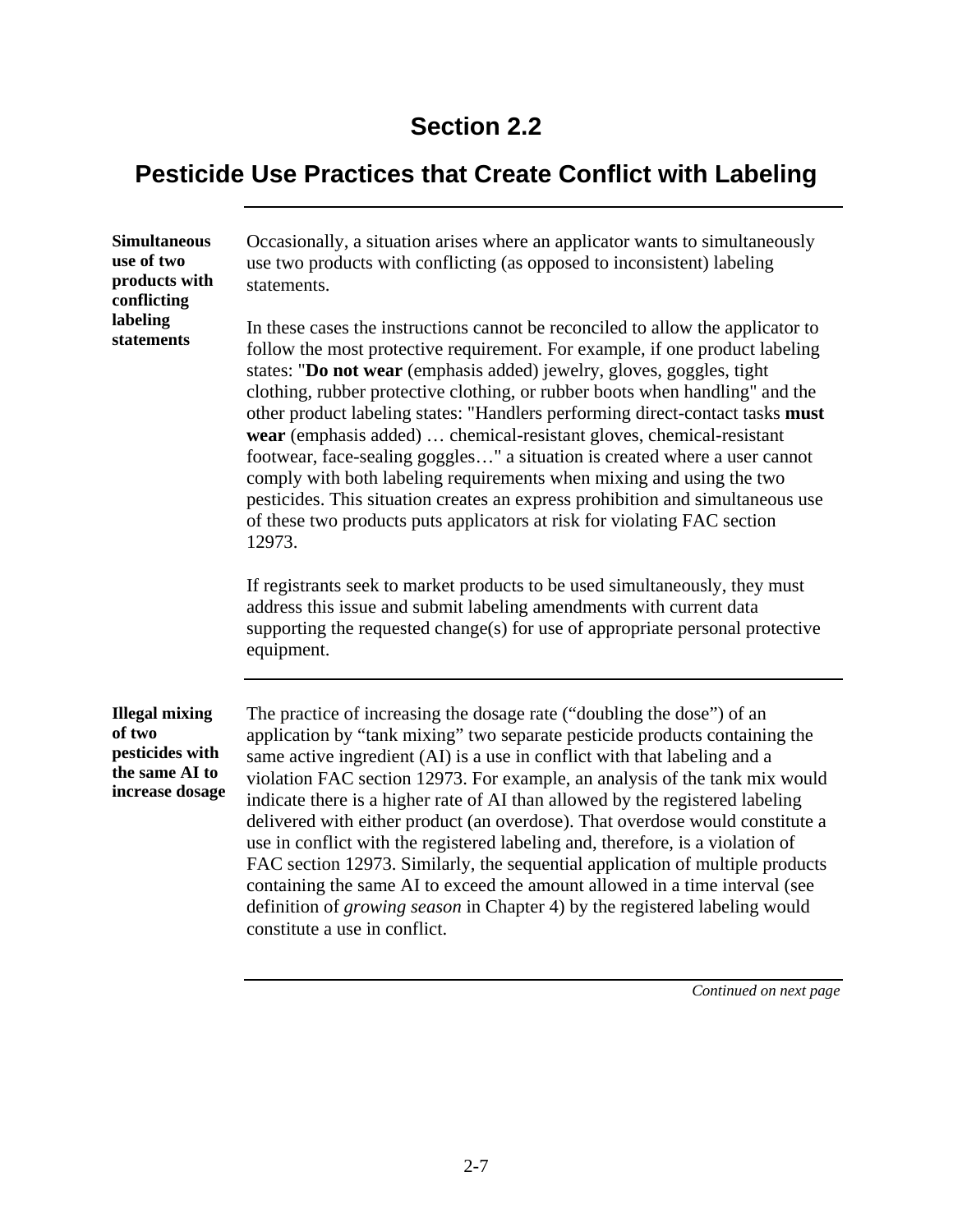#### **Pesticide Use Practices that Create Conflict with Labeling,**

**Continued** 

**Illegal mixing of two pesticides with the same AI to increase dosage**  (continued)

3 CCR section 6000 defines "conflict with labeling" as any deviation from instructions, requirements, or prohibitions of the pesticide product labeling concerning storage, handling, or use with certain exceptions. Generally, tank mixing is allowed under the definition of conflict with labeling when neither product label prohibits such practice. However, the definition of conflict with labeling has never been interpreted as allowing nor is it intended to allow an increase in the maximum dose shown in pesticide labeling. DPR has no intention of accepting such an interpretation.

DPR is concerned that potential serious problems may result from this type of practice. For example, there would be an increased likelihood of pesticide residue in excess of the established tolerance for the treated crop; there would be the increased likelihood of pesticide residue or pesticide residues in excess of the established tolerance for adjacent crops (caused by pesticide drift); and there is an increased likelihood of illness to field workers exposed to excessive levels of pesticide residue on the treated crop(s).

Licensed Agricultural Pest Control Advisers should be made aware that repeated recommendation of a tank mix of two products to exceed the maximum dose is unprofessional conduct as defined by FAC section 12023.5(a) and a violation of FAC section 12023(f). Violations of the abovelisted sections could result in a sanction against their license. DPR is advising CACs to take additional action against the county registration (suspension or revocation) of any adviser found to be performing this unprofessional practice pursuant to FAC section 12035.

Arguably, this practice also violates the intention of 3 CCR sections 6600(b) and 6600(e) respectively. When the result of this "tank mixing" practice exceeds the maximum allowable rate of active ingredient, pest control is not being performed in a careful and effective manner, and the adviser is not exercising reasonable precautions to avoid contamination of the environment. This practice is also inconsistent with FAC sections 11501(a) and 11501(b), which outline the purposes of the requirements and states in pertinent part, "To provide for the proper, safe and efficient use of pesticides essential for production of food and fiber and for protection of the public health and safety; and, to protect the environment from environmentally harmful pesticides by prohibiting, regulating, or ensuring proper stewardship of these pesticides."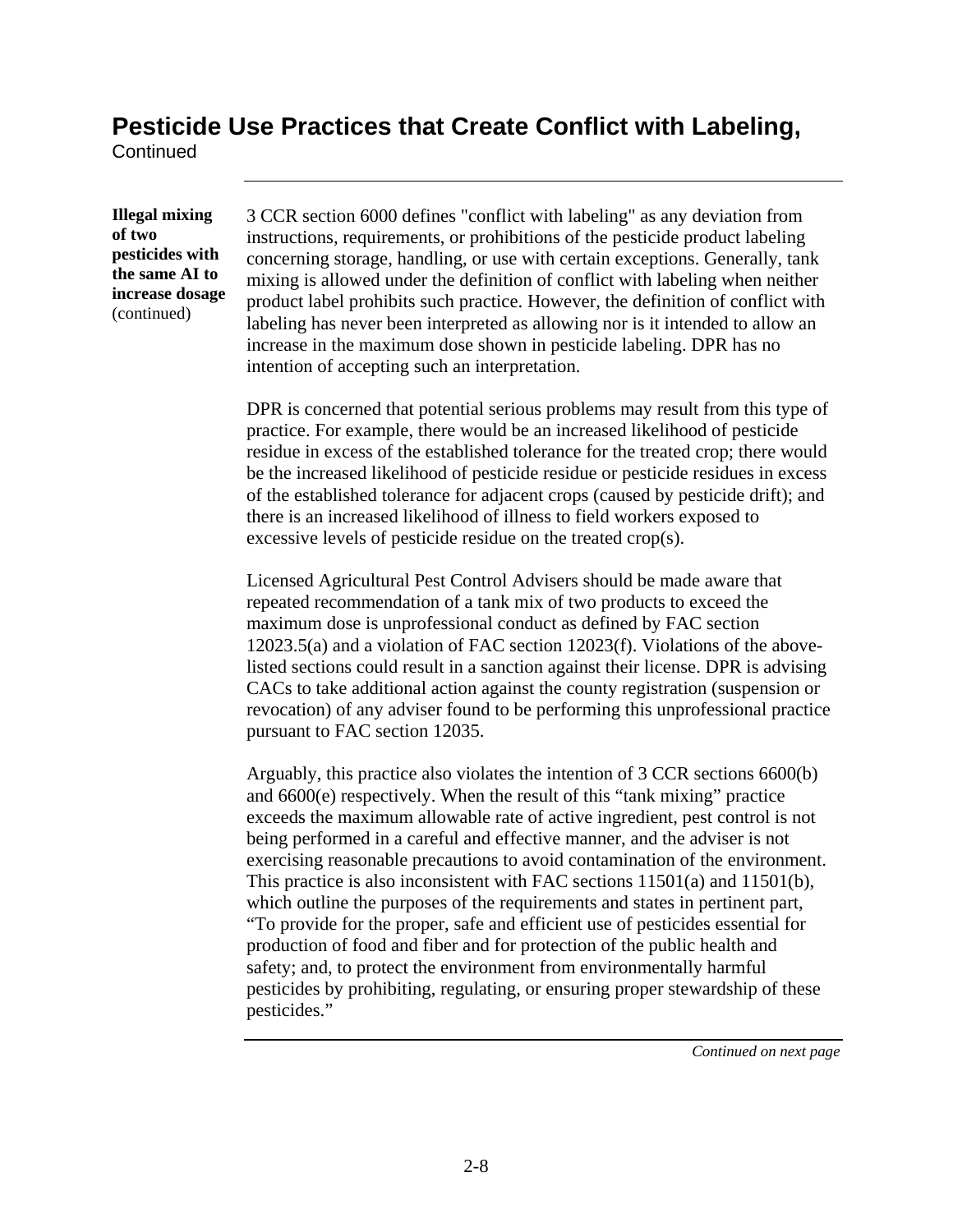#### **Pesticide Use Practices that Create Conflict with Labeling,**

**Continued** 

There are vegetable oil products registered for use as spray adjuvants. These products may be used according to their labeling directions with pesticides that do not, by their own labeling, prohibit their use. This use is, in effect, a tank mix of two or more registered products. Vegetable oil products which are not registered may not be used as spray adjuvants. Their use would be a violation of *FAC section 12995.* 

#### **Diluents**

Oil may be used as a diluent if the pesticide product labeling has directions for dilution with oil. When the labeling specifies a substance as the product's diluent, the use of any other substance as a diluent is considered a use in conflict with the labeling. In instances where no diluent is specified, water is considered the default material and must be used. If the labeling requires use of the product undiluted, then no diluent may be added.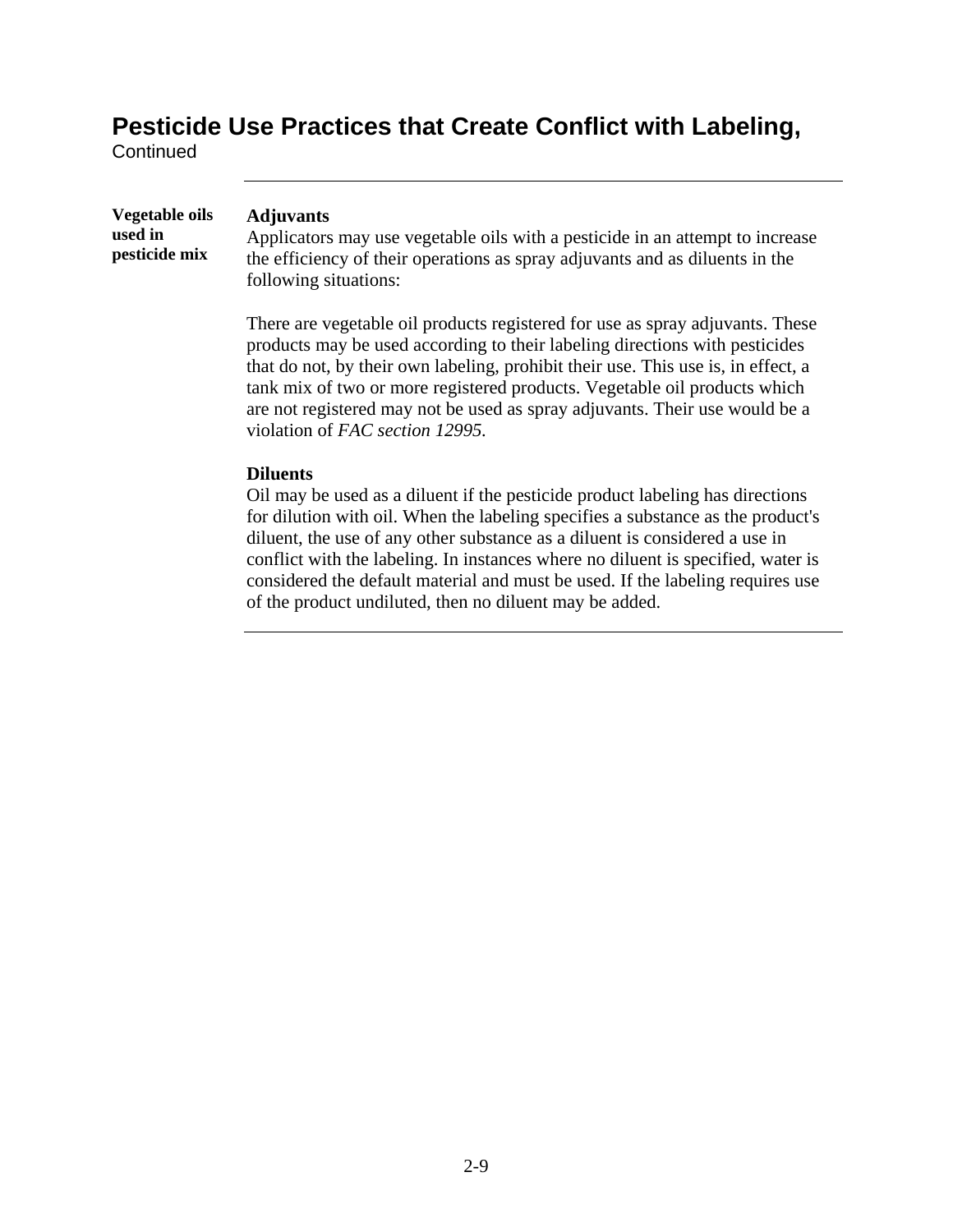## **Label and Labeling Definitions**

#### **Interprets United States Code (U.S.C.) section 136(p)**

| Interpretation                                                       | The terms "label" and "labeling" may not be used interchangeably, they have<br>different scopes and meanings. Pesticide labeling includes the actual label<br>attached to the pesticide container, any supplemental information<br>accompanying the pesticide container, any manuals referenced on the label,<br>any appropriate Section 24(c) Special Local Need labeling, and any<br>appropriate Section 18 Emergency Exemption documentation. The pesticide<br>label is limited to the document (including printed or embossed) that is<br>actually attached to the container. |
|----------------------------------------------------------------------|-----------------------------------------------------------------------------------------------------------------------------------------------------------------------------------------------------------------------------------------------------------------------------------------------------------------------------------------------------------------------------------------------------------------------------------------------------------------------------------------------------------------------------------------------------------------------------------|
| <b>FIFRA</b><br>definitions                                          | <b>FIFRA</b> definitions:                                                                                                                                                                                                                                                                                                                                                                                                                                                                                                                                                         |
|                                                                      | (p) Label and Labeling                                                                                                                                                                                                                                                                                                                                                                                                                                                                                                                                                            |
|                                                                      | (1) Label -- The term label means the written, printed or graphic matter<br>on, or attached to, the pesticide or device or any of its containers or<br>wrappers.                                                                                                                                                                                                                                                                                                                                                                                                                  |
|                                                                      | (2) Labeling -- The term labeling means all labels and all other written,<br>printed, or graphic matter:                                                                                                                                                                                                                                                                                                                                                                                                                                                                          |
|                                                                      | (a) accompanying the pesticide or device at any time; or<br>(b) to which reference is made on the label or in literature<br>accompanying the pesticide or device, except current official<br>publications (of specified federal or State institutions or agencies).                                                                                                                                                                                                                                                                                                               |
| <b>Material Safety</b><br><b>Data Sheet</b><br>status as<br>labeling | A reference to the Material Safety Data Sheet (MSDS) is often found on the<br>pesticide label. However, U.S. EPA, in PR Notice 92-4, has issued a<br>determination that it does not intend to review MSDSs and will not treat them<br>as labeling as long as nothing in the MSDS conflicts with what is in other<br>labeling for the product or labeling requirements in 40 CFR part 156,<br>Labeling Requirements.                                                                                                                                                               |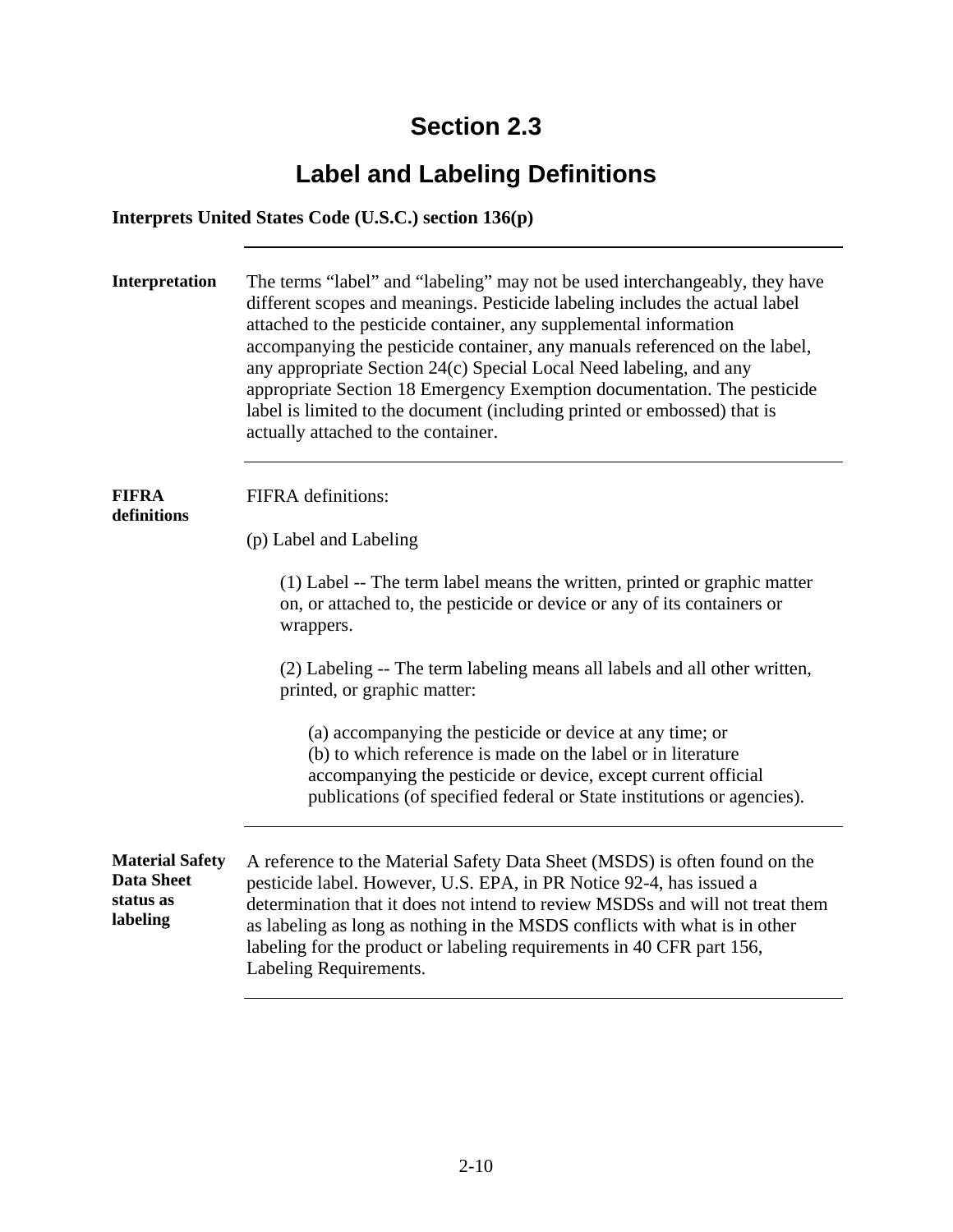## **Labeling Interpretations (DPR Procedures)**

#### **Interprets FAC section 12973; 3 CCR section 6000**

**Interpretation** CAC staff is encouraged to make an effort to interpret pesticide labeling using the guidelines contained in this manual.

> Please submit unresolved questions in writing to your Enforcement Branch Liaison. Questions should be submitted with all relevant information and documentation including the labeling, and reference to laws, regulations, or this manual. Include your proposed response and discuss any problems created by the interpretation.

The Enforcement Branch Liaison and the Regional Office Supervisor will review this information to determine if the question has already been addressed by existing interpretations. The Regional Office will provide the CAC with a written response to a written question covered by existing interpretations.

A question not covered by an existing interpretation will be forwarded with supporting information to Enforcement Branch headquarters staff who will prepare a response to address the issue.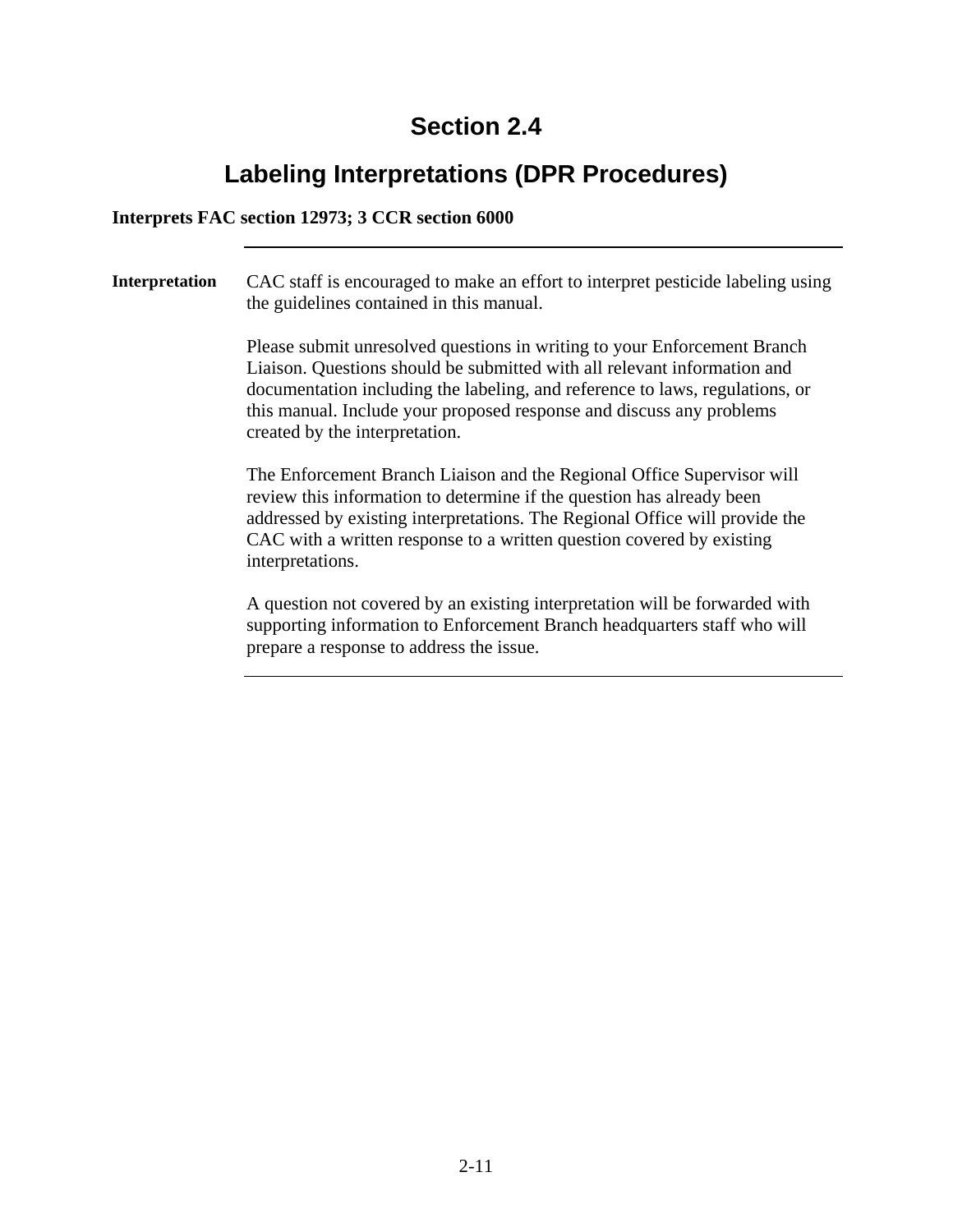# **Labeling Statements**

| <b>About this</b><br>section   | This section contains two parts: Labeling Statements--Mandatory vs.<br>Advisory and Labeling Statements, Site Listing--Inclusive vs. Exclusive.                                                                                                                                                                                                                                                                     |
|--------------------------------|---------------------------------------------------------------------------------------------------------------------------------------------------------------------------------------------------------------------------------------------------------------------------------------------------------------------------------------------------------------------------------------------------------------------|
|                                | A. Labeling Statements--Mandatory vs. Advisory<br>Interprets FAC section 12973; 3 CCR section 6000                                                                                                                                                                                                                                                                                                                  |
| <b>Introduction</b>            | Labeling statements can be divided into two general groups based upon their<br>semantic structure--those that are mandatory and those that are advisory.                                                                                                                                                                                                                                                            |
| <b>Mandatory</b><br>statements | Mandatory statements address how the product must be used or handled.<br>Examples are: "wear a respirator;" "mix one quart per ten gallons;" "keep<br>away from heat or open flame;" "do not contaminate water;" or "do not make<br>more than two applications per season."                                                                                                                                         |
|                                | Mandatory statements are conditions of use and generally must be followed<br>or a violation of FAC section 12973 (conflict with labeling) occurs. The<br>definition of conflict with labeling can be found in 3 CCR section 6000.                                                                                                                                                                                   |
| <b>Advisory</b><br>statements  | Provide facts or information about the product such as: "contents - five<br>gallons;" "flammable mixture;" "this product is toxic to fish;" or "frequent<br>applications may cause the appearance of visible spray residues on foliage."<br>Labeling statements preceded by terms such as, "it is recommended," "users<br>should" or "for best results" are also considered advisory statements.                    |
|                                | Information about health or environmental hazards included in the labeling<br>can be used as evidence that the user (or adviser) knew or should have known<br>about the hazard. If necessary precautions were not taken, this can be used to<br>support enforcement action based on negligent operation. However, advisory<br>labeling statements do not create a specific enforceable obligation upon the<br>user. |
|                                | Continued on next page                                                                                                                                                                                                                                                                                                                                                                                              |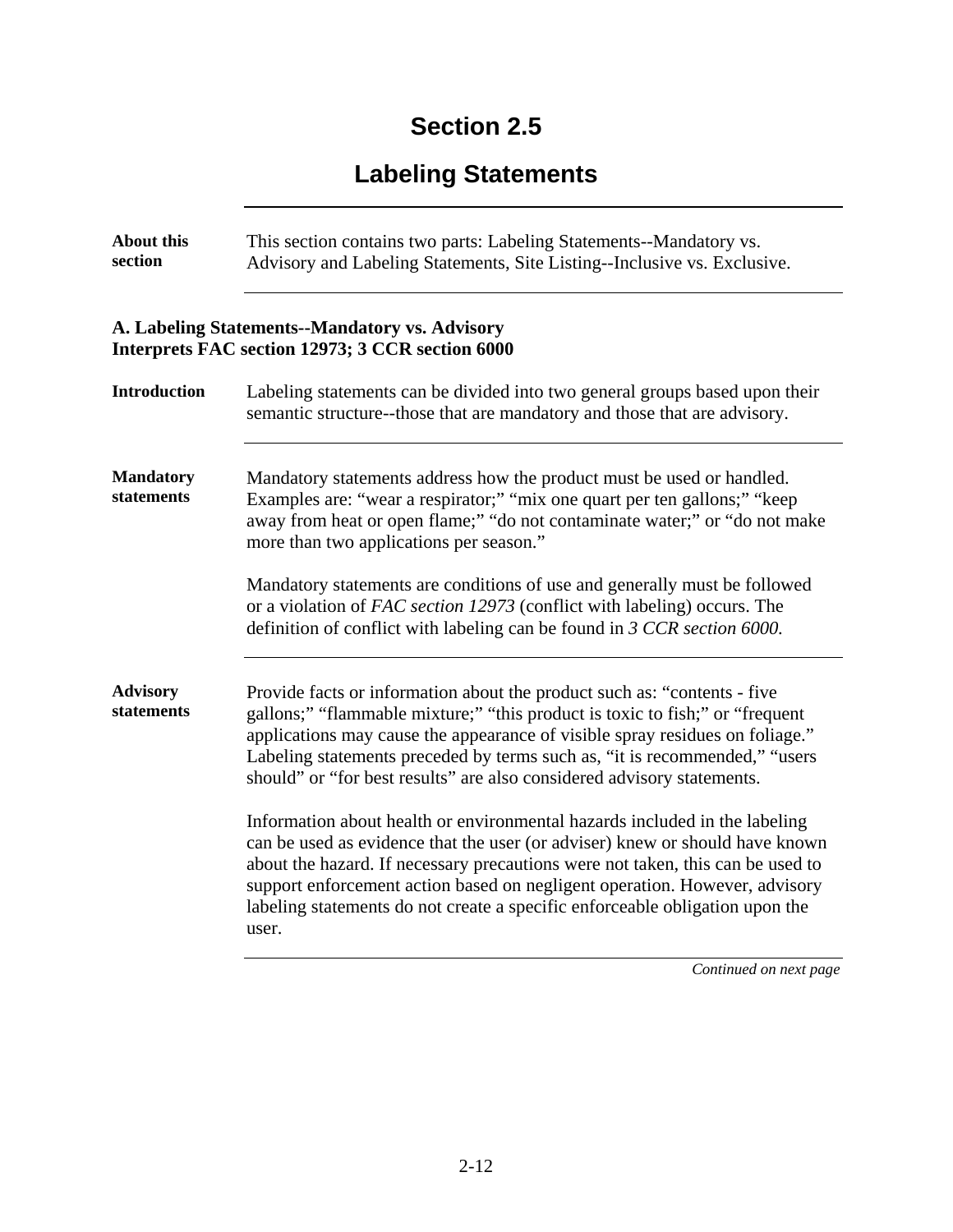#### **Labeling Statements, Continued**

#### **B. Labeling Statements, Site Listing--Inclusive vs. Exclusive Interprets FAC section 12973; 3 CCR section 6000**

**Interpretation** Generally, it is unlawful to use a pesticide on a site not listed under *Directions for Use* on the labeling. If the labeling statement is structured to indicate that the list is exclusive (i.e., "deciduous orchards," apples and pears," or "product may be used on Citrus [oranges, grapefruit, lemons]"), use of the pesticide is restricted to these sites, and only those commodities or sites can be legally treated.

> DPR acknowledges there are occasions when the labeling cannot be considered exclusive. When the list is preceded by wording that suggests that what follows are examples only, by using "such as", "etc." or "including", the product can legally be used on other species covered by the general term. For example, if the labeling states "deciduous fruit such as apples, peaches, and pears," the use of the product in deciduous fruit orchards other than apples, peaches and pears cannot be considered use in conflict with the labeling.

> Some labeling, particularly rodenticides, may not indicate a specific site and any interpretation of application sites could be quite broad. DPR's interpretation is supported by the U.S. EPA Label Review Manual (LRM) used to evaluate labeling submitted by registrants prior to approval of product registration. The LRM *Chapter 11: Directions for Use states (in part) under Site Groupings:*

• "If the use site is indicated by a broad crop grouping, such as "ornamentals," the registrant should be instructed to specifically identify sites on which the product may be applied in the directions for use: "Ornamentals: Christmas tree plantings, conifer seed orchards, and rhododendrons." In this example, the product user is restricted to using the product only on those three use sites. However, if a use site were indicated as "Non-cropland industrial sites, such as, airports, fence rows, roadsides, and associated rights-of-ways," then the user could use the product on any place that would fall under the category as non-cropland industrial sites."

The U.S. EPA Label Review Manual is available at: <www.epa.gov/oppfod01/labeling/lrm/>.